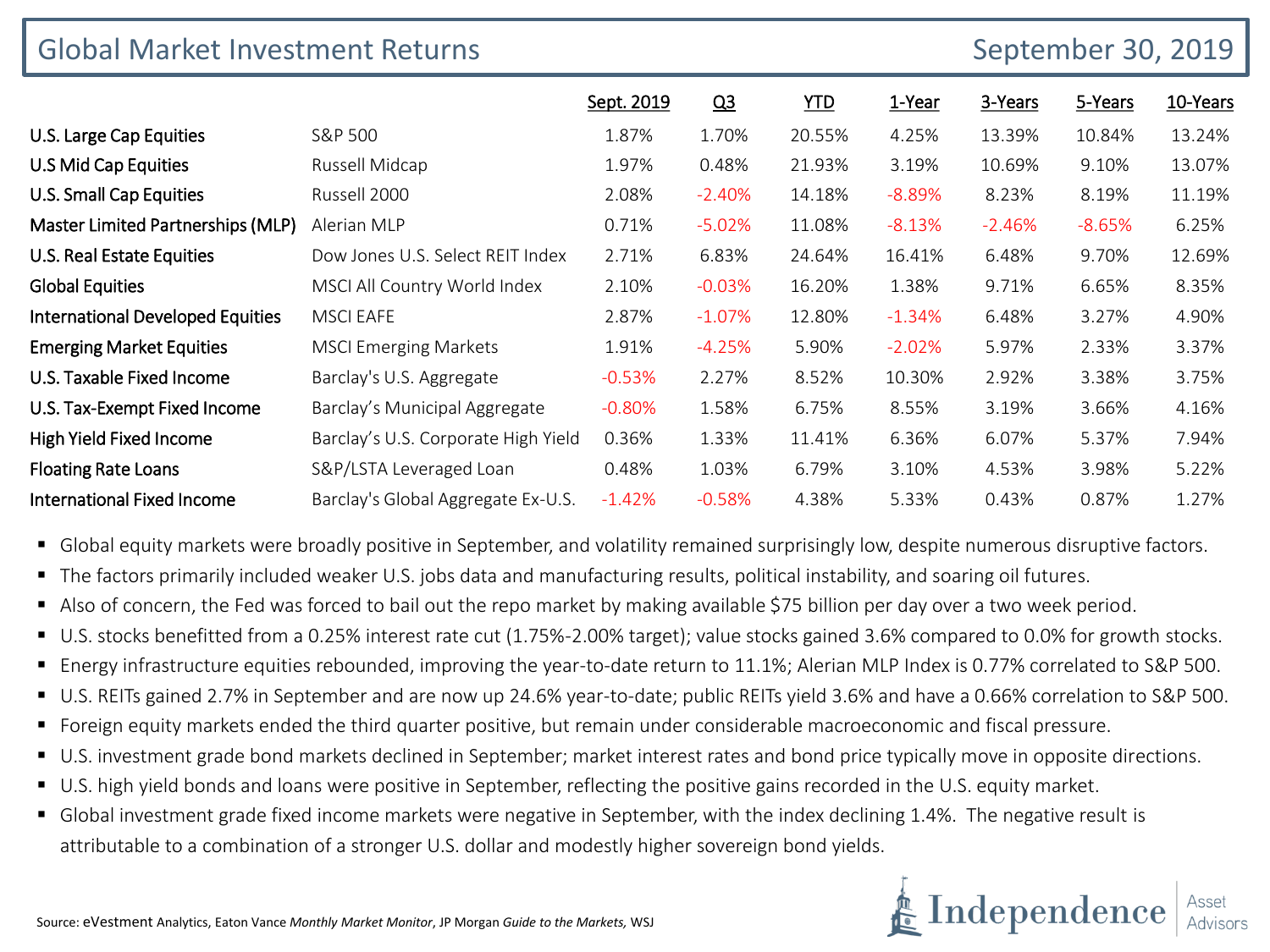## Economic Update

- The Canadian economy stalled in July following four months of growth.
- The growth plateau was a result of contraction in the mining, quarrying, and oil and gas sectors.
- Canada will have a national election on October 21<sup>st</sup>, with cost-of-living serving as a key campaign topic.

## Interest Rate Update

- The Bank of Canada announced no change to its benchmark interest rate when it last met, holding steady at 1.75%.
- The central bank has maintained a 1.75% target interest rate since October 2018, when it was increased by 0.25%
- The Bank of Canada has two remaining opportunities to amend its policy interest rate target -- October and December.
- Analyst views suggest that growth over the second half of the year is likely to be slightly lower than the first half.

| <b>Date Range</b>                                    | <b>CAD to USD</b> | $+/-$   |  |  |  |  |  |
|------------------------------------------------------|-------------------|---------|--|--|--|--|--|
| September                                            | $0.7507 - 0.7551$ | $+0.6%$ |  |  |  |  |  |
| Year-to-Date                                         | $0.7329 - 0.7551$ | $+3.0%$ |  |  |  |  |  |
| 1-Year                                               | $0.7751 - 0.7551$ | $-2.6%$ |  |  |  |  |  |
| <b>USD to CAD</b>                                    | 30-Days           | 90-Days |  |  |  |  |  |
| High                                                 | 0.76226           | 0.76752 |  |  |  |  |  |
| Low                                                  | 0.74964           | 0.74964 |  |  |  |  |  |
| Average                                              | 0.75552           | 0.75714 |  |  |  |  |  |
| Volatility                                           | 0.34%             | 0.28%   |  |  |  |  |  |
| \$USD 1,000,000 = \$CAD 1,332,430 (10/3/19 @ 1.3324) |                   |         |  |  |  |  |  |



Independence